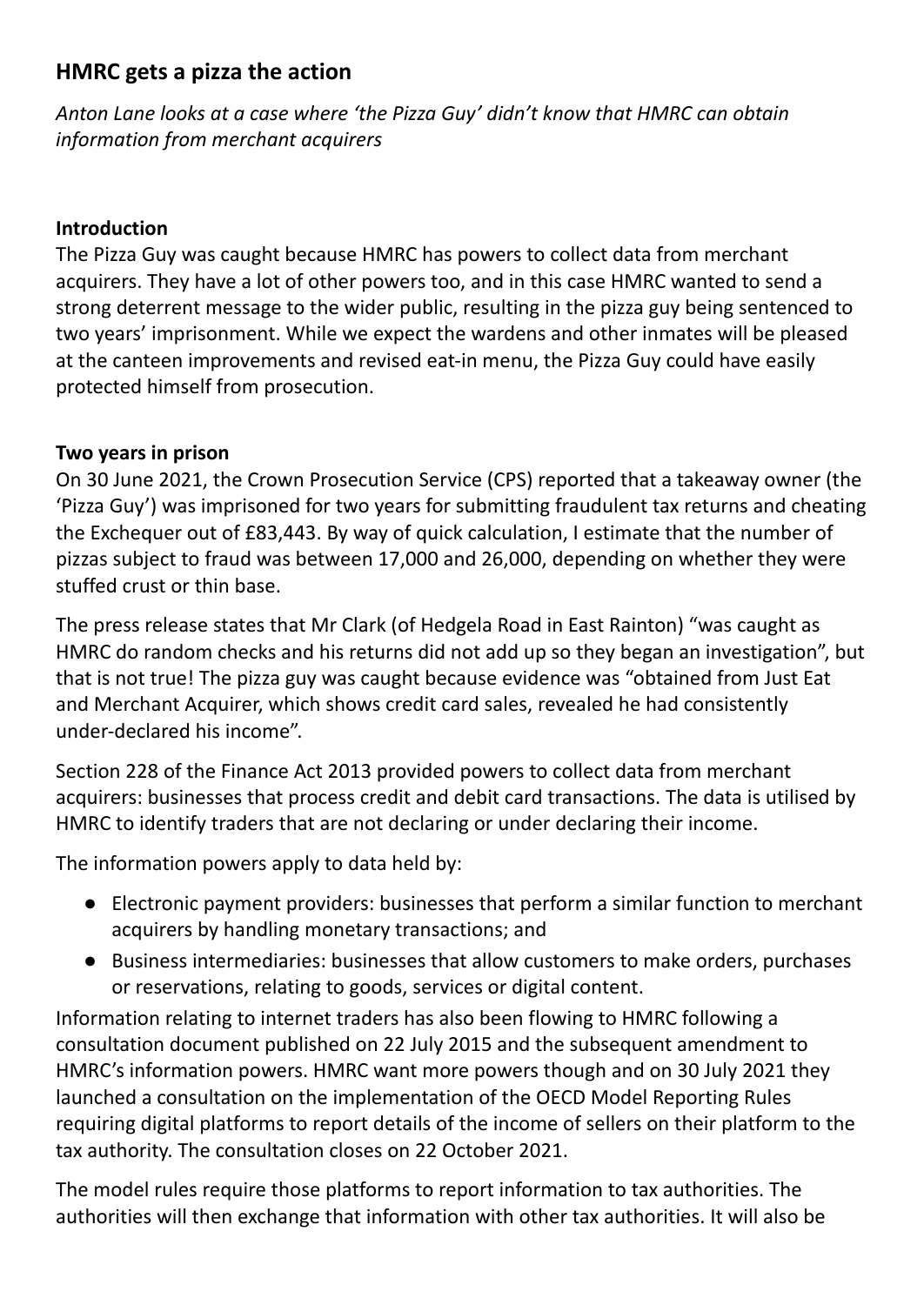used by the reporting tax authority for its own compliance purposes. Information will also be given to the sellers to help them comply with their tax obligations.

Each reporting platform operator must provide the following information to identify the seller and the jurisdiction that they are linked to for reporting purposes:

- details of the seller.
- details of the payments made to them.
- Tax Identification Number.
- the 'financial account identifier' (account number and sort code, IBAN).
- the name of the holder of the account to which payments are made.
- if the name of the account holder name is different to the seller, any other available identifying information.
- the country in which the seller is resident on the basis of their address.
- the number of services and total consideration paid during each quarter of the reportable period.
- the amount of any fees, commission or taxes withheld or charged by the platform operator during each quarter.

There are additional reporting requirements where the seller provides immoveable property rental services:

- the address of each property.
- the number of rentals.
- the number of days each property listing was rented during the reportable period.
- if available, the type of listing.

Information is handled by HMRC's Risk and Intelligence Service. RIS is responsible for:

- Collating information.
- Identifying those operating in the hidden economy.
- Receiving and exchanging information with other Government Departments.
- Researching and identifying campaign and taskforce targets.

So, the Pizza Guy's merchant records were obtained and connected with his accounts and tax returns and anomalies identified. An enquiry ensued and I assume, the Pizza Guy did not hold his hands up and confess to the tax fraud hence the prosecution. If he had, he would have been able to represent the tax liabilities proactively and I suspect, the loss to the exchequer would have been less.

HMRC's policy is to counter fraud cost effectively through civil fraud investigation procedures under Code of Practice 9 ('COP 9') wherever appropriate. Where COP9 is offered the taxpayer accepts a deliberate act and makes a full disclosure of tax irregularities and protects themselves from criminal prosecution. Criminal investigation is reserved for cases where HMRC desire sending a strong deterrent message to the wider public or where the conduct involved is such that only a criminal sanction is appropriate.